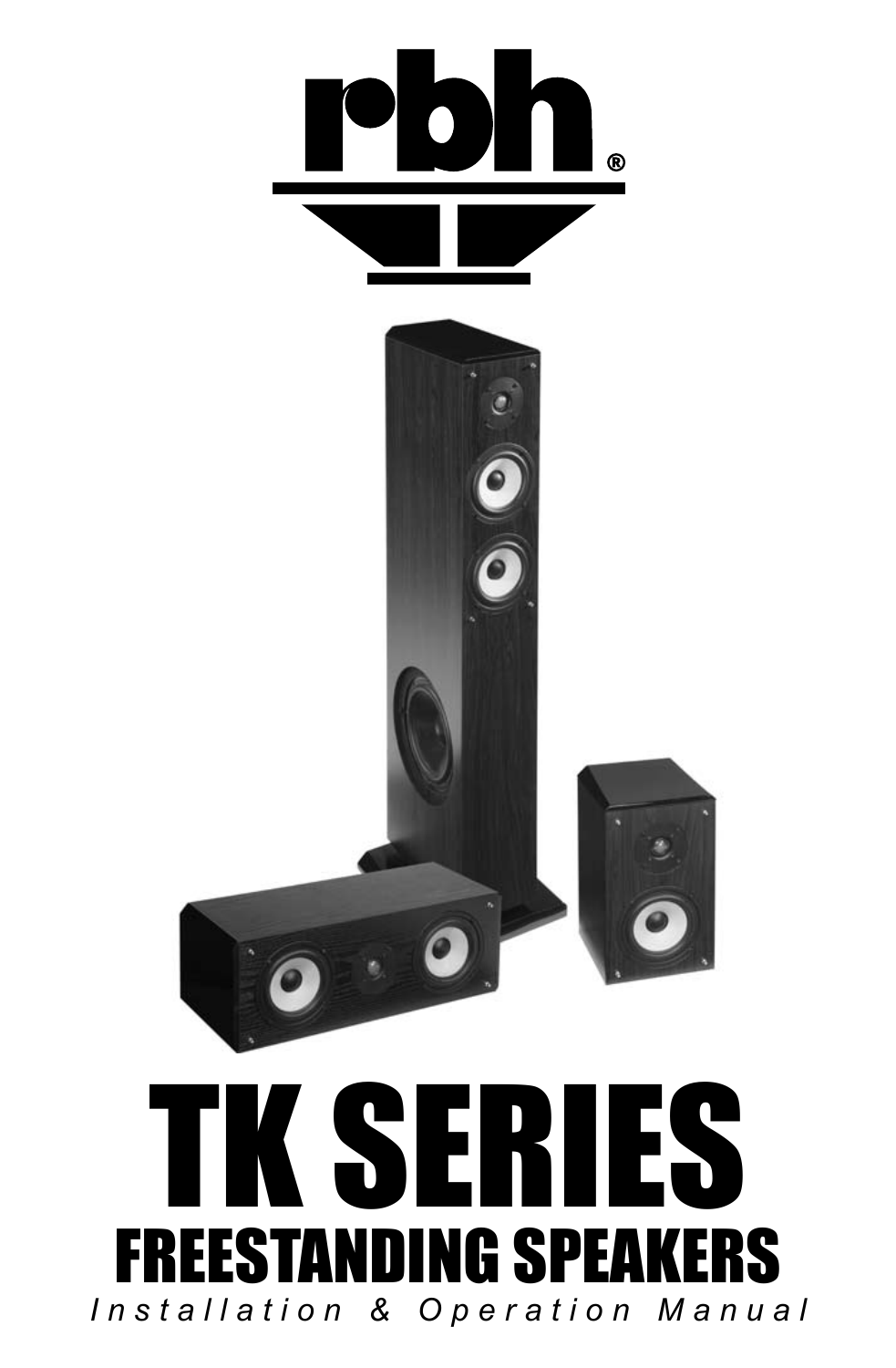## Introduction

Congratulations on your purchase of RBH Sound freestanding speakers! Your speakers are the result of many years of research and development dedicated to producing high quality products for home audio and audio/video systems.

This manual contains features, setup recommendations and specifications for the **TK-5CT, TK-515C and TK-5C** freestanding speakers. We recommend you thoroughly read through the material contained in this manual before connecting your speakers. This will ensure you have a good understanding of how to setup your speakers for optimum performance and allow for years of listening enjoyment.

# TK Series Speakers



### Break-in Period

Allow 10-15 hours of listening time to adequately break-in the TK Series speakers. As the speakers break-in, the driver suspension will loosen. The result of break-in will be an increase in low frequency response, improved definition, and increased clarity and detail.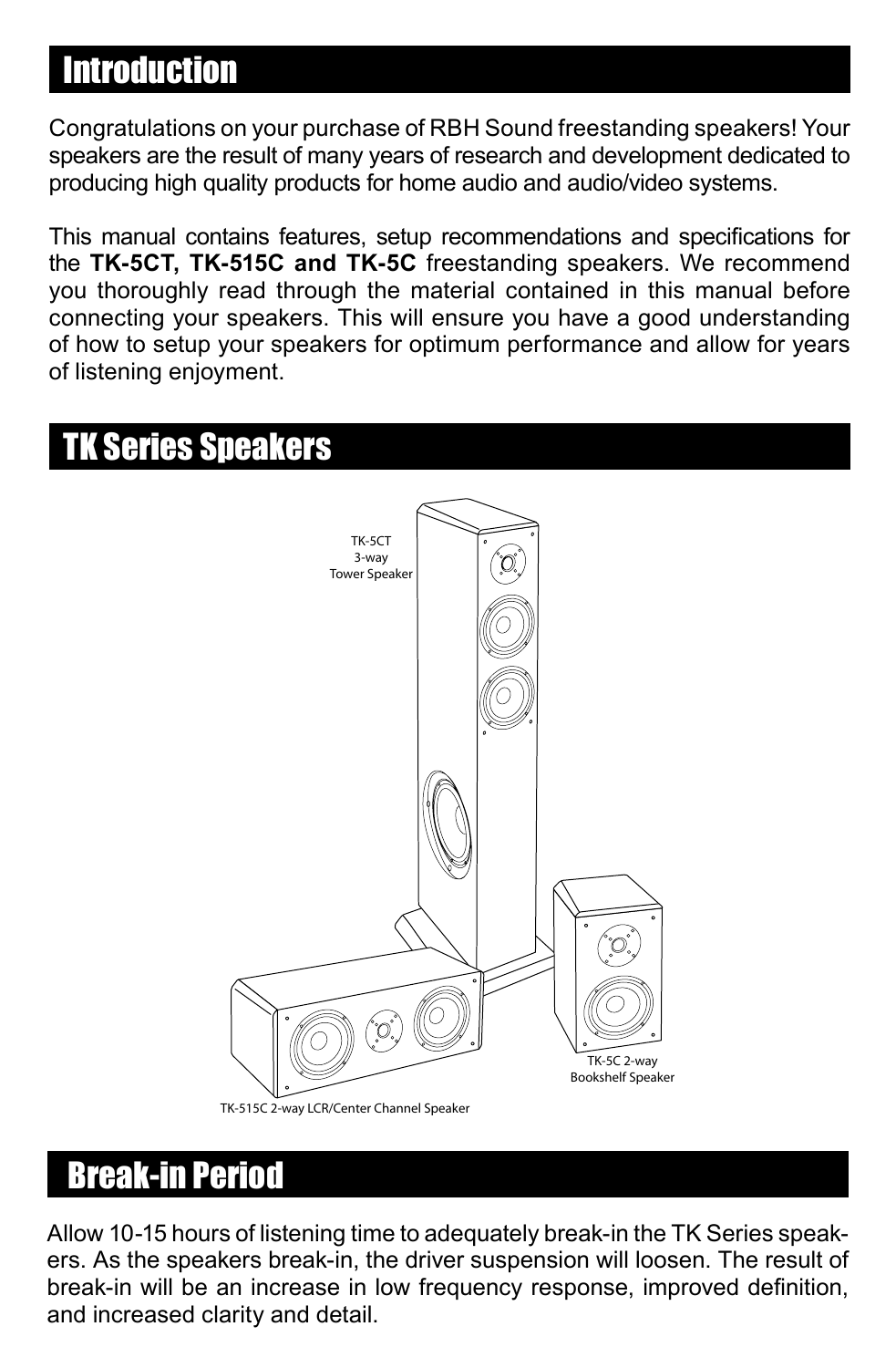### Care and Cleaning

To maintain speaker appearance, we recommend wiping them down with a clean damp soft cloth. To clean dust from the grille cloth, use a vacuum with a brush attachment.

### Features

At the heart of the TK Series speaker system is a proprietary fiberglass cone bass/midrange driver (speaker). The fiberglass cone resists flexing better than typical speaker cone materials, thereby providing highly articulate and accurate reproduction of the audio signal. The stiffness and lightweight characteristics of fiberglass, combined with the driver's large motor structure, give the drivers high excursion capability. This high excursion capability prevents compression or distortion of the audio signal, which leads to higher overall sound quality. The smaller drivers and tweeters in the TK speaker system are video shielded to cancel any stray magnetic fields which may cause interference with video equipment such as CRT televisions.

A high quality soft dome tweeter is used for high frequencies in the TK Series. Higher power handling is achieved through the use of Ferro Fluid® liquid cooling in the tweeter. To protect the tweeter against being over driven, a Polyswitch (a DC current limiting device) is incorporated in the crossover network.

Each TK Series model features an extensive crossover network. The use of these high quality crossover networks allows each speaker to operate at its optimal performance. Steep acoustic crossover slopes are used to integrate the drivers; the use of steep crossover slopes allow higher power handling, minimizes driver interaction irregularities, and maximizes the ability of each driver in their respective band of frequencies. Large 5-way binding posts ensure a good, solid electrical connection to these crossover networks.

The TK Series cabinets are constructed of ¾-inch medium density fiberboard because of its inert properties, thereby preventing sound coloration due to cabinet diffraction. The thickness of the front baffles also prevents excess acoustic radiation.

# Attaching Speaker Wires

When using a banana jack to attach speaker wires to the binding post terminals, remove the black and red plastic protective inserts from the terminals. To do this, loosen the binding nut from the terminal by turning the nut counterclockwise until the nut is completely removed from the terminal. Remove the plastic inserts by pulling them straight out, then replace the nut to the terminal and turn clockwise. Insert the banana jack into the hole provided in the top of the terminal, and then continue to tighten the nut until secure. Repeat for the other speaker wire(s) as necessary.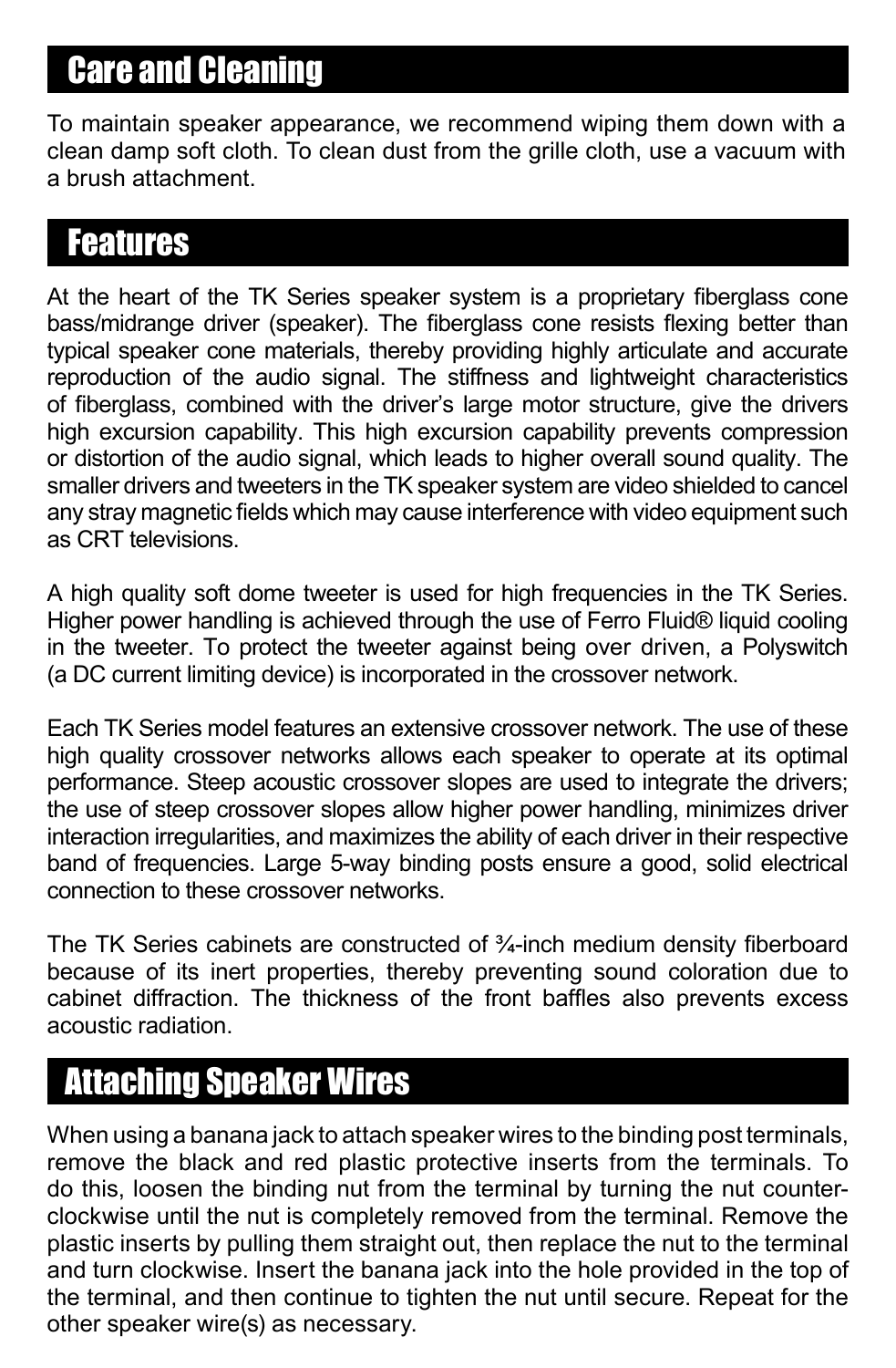## Attaching Speaker Wires (continued)

If not using a banana jack, simply loosen the binding nut to allow the hole in the side of the terminal to become exposed. Strip ¼-inch of the insulation from the end of the speaker wire and insert the exposed wire end into the now exposed hole in the side of the terminal. Tighten the binding nut by turning the nut clockwise until the speaker wire is secured. Repeat for the other speaker wire(s) as necessary.



# Room Setup Suggestions

In order to extract the best possible sound from your speaker system, it is important to determine where the speakers will sound best in your listening room. Room reflections from the floor, ceiling and side walls influence the balance, imaging and overall sonic quality at the listening position. Experiment with speaker placement to determine which location offers the best overall sound. As a general guide, use the room layout diagram and the following the descriptions when setting up a home theater system. Some speakers shown in the diagram may not always be applicable to your individual system.

#### **Front Main Speakers**

As a starting point, place your left and right TK-5CT Tower Speakers at least 15 inches from the wall and 7 feet apart from each other. The distance from the listening position to each speaker should be close to the distance that separates the two main speakers. Angling the speakers inward towards the listening position may give a more spacious and realistic sound stage.

#### **Center Channel Speaker**

The TK-515C Center Channel Speaker should be placed in the center between both left and right main speakers. Often this positioning dictates placing the speaker either directly above or below a television monitor. Since the TK-515C is video shielded, the center speaker may be placed in close proximity to a television without cause for concern. The TK-515C Center Channel Speaker may be placed in a horizontal (lying down) or vertical (standing) position.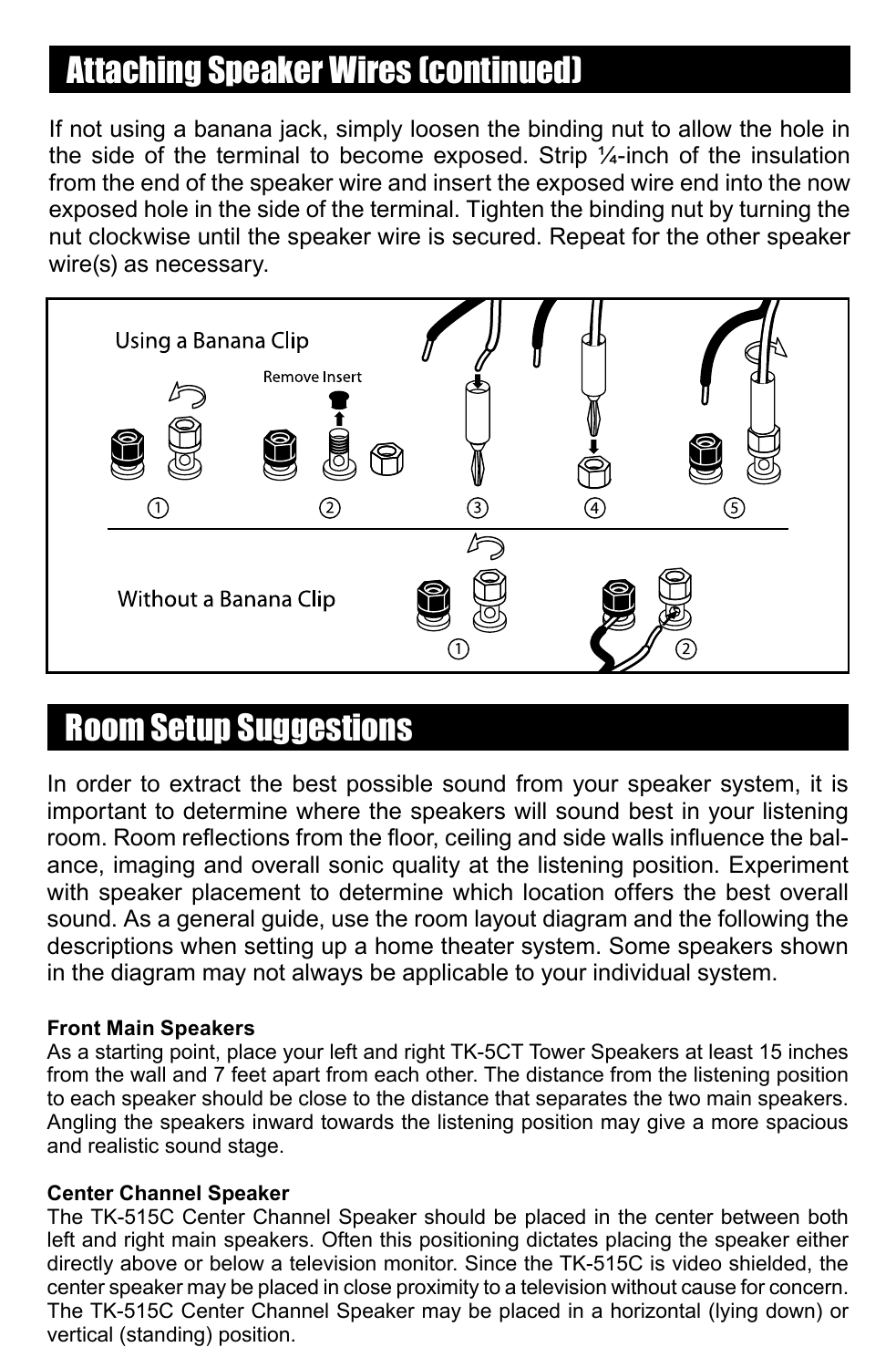# Room Setup Suggestions

#### **Rear Surround Speakers**

The TK-5C 2-way Bookshelf Speakers may be placed either above, behind or to the sides of the listening position. The listening position should be centered between the surround speakers. For best performance you may want to experiment with angling the surround speakers either towards or away from the listening position.

#### **Subwoofer**

Placement of the subwoofer will largely determine quality, quantity, and extension of the bass frequencies within your listening room. Bass frequencies are reinforced by close room boundaries. Placing the subwoofer in a corner will make the subwoofer sound louder and boost the very lowest frequencies. Placing the subwoofer away from walls will provide the least reinforcement, making the bass sound subjectively thinner than if the woofer were close to a wall. Good results can usually be obtained by placing a subwoofer along a wall 1-3 feet from a corner. Experiment with subwoofer placement and the sub-amplifier controls to achieve the proper bass balance.



NOTE: There are several different surround formats available. Dolby Pro-Logic, Pro-Logic II, Dolby Digital and DTS generally have a 5 speaker plus subwoofer requirement. Dolby Digital EX and DTS ES add a center rear speaker. Please consult your audio/video professional to determine which system is best for you and how many speakers you will require.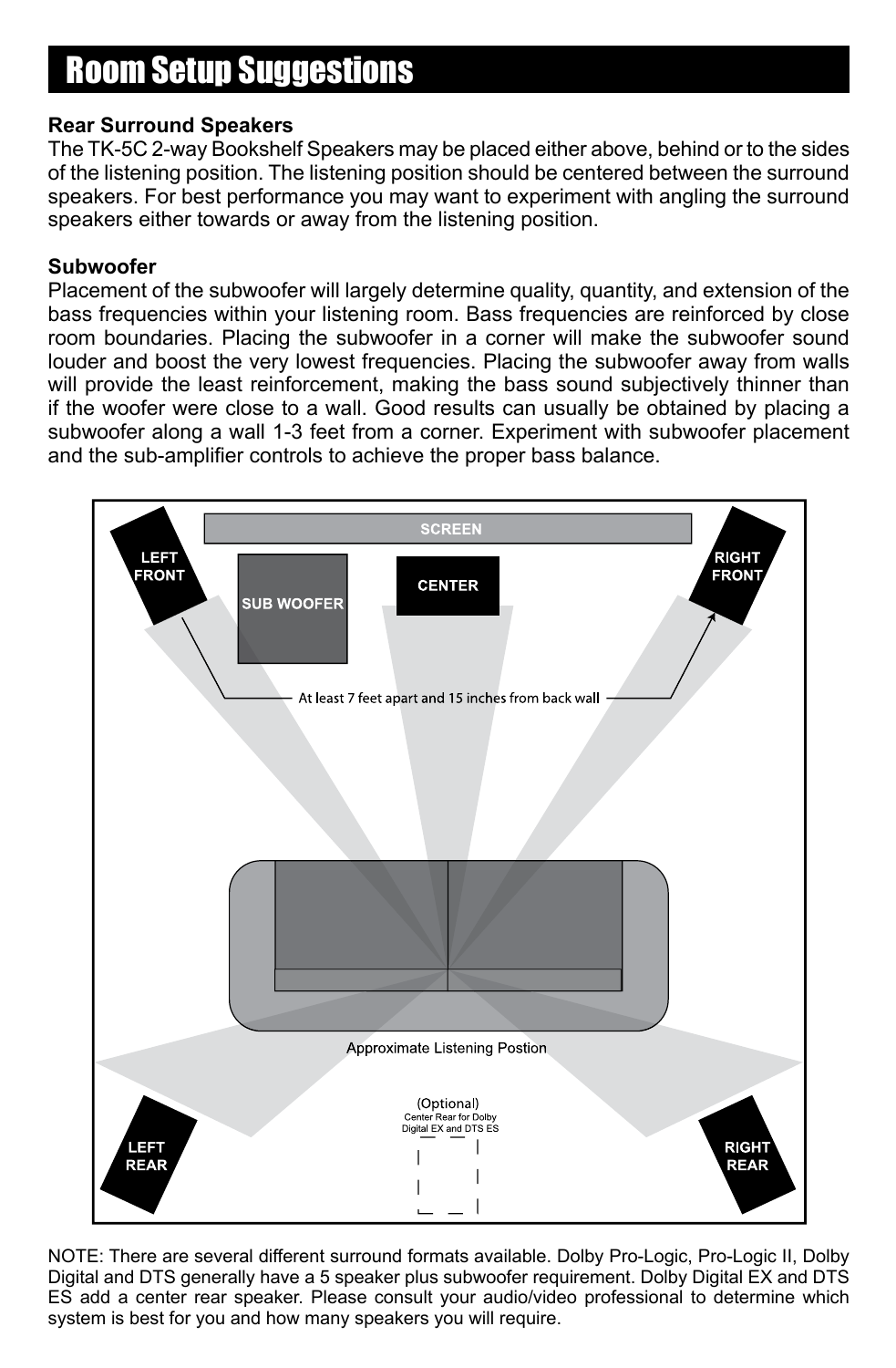# **Specifications**

| <b>Model</b>                     | <b>TK-5CT</b>                                                      | <b>TK-515C</b>                                                       | <b>TK-5C</b>                                                     |
|----------------------------------|--------------------------------------------------------------------|----------------------------------------------------------------------|------------------------------------------------------------------|
| Frequency<br>Response:           | $45Hz - 20Hz$                                                      | $60$ Hz $-20$ Hz                                                     | $60$ Hz $-20$ Hz                                                 |
| Sensitivity:                     | 87dB                                                               | 89dB                                                                 | 86dB                                                             |
| Power<br>Handling:               | 150 Watts                                                          | 120 Watts                                                            | 100 Watts                                                        |
| Woofer:                          | 8" Kraft Pulp Woofer<br>Dual 51/4" Fiberglass<br>Mid-Range Woofers | Dual 5 <sup>1</sup> / <sub>4</sub> " Fiberglass<br>Mid-Range Woofers | 51/4" Fiberglass<br>Mid-Range Woofer                             |
| Tweeter:                         | 1" Fabric Dome Tweeter                                             | 1" Fabric Dome<br>Tweeter                                            | 1" Fabric Dome<br>Tweeter                                        |
| Impedance:                       | 8 Ohms                                                             | 8 Ohms                                                               | 8 Ohms                                                           |
| <b>Crossover</b><br>Frequencies: | 120Hz / 3000 Hz                                                    | 3000 Hz                                                              | 3000 Hz                                                          |
| Dimensions:                      | Height: 42.5"<br>Width: 11"<br>Depth: 131/4"                       | Height: $7\frac{1}{8}$ "<br>Width: 20%"<br>Depth: 81/2"              | Height: 12%"<br>Width: 71%"<br>Depth: 81/2"                      |
| Finish:                          | Black or Rosewood with<br>gloss black top/side<br>accents          | <b>Black or Rosewood</b><br>with gloss black<br>top/side accents     | <b>Black or Rosewood</b><br>with gloss black<br>top/side accents |
| Weight:                          | 40                                                                 | 17                                                                   | 11                                                               |

# Troubleshooting

| <b>Situation:</b>                  | <b>Probable Cause:</b>                                    | <b>Solution:</b>                                                                                     |  |
|------------------------------------|-----------------------------------------------------------|------------------------------------------------------------------------------------------------------|--|
| No sound from<br>speakers          | Speaker wire not connected                                | Make sure wire is connected<br>at both the speaker and the<br>amplifier observing proper<br>polarity |  |
|                                    | Speaker selector on amplifier<br>is not on                | Activate proper selector on<br>amplifier                                                             |  |
| No sound from<br>one speaker       | Balance control on receiver<br>or pre-amp is not centered | Place balance control in the<br>center                                                               |  |
|                                    | Speaker wire not securely<br>connected                    | Check all connections at<br>amplifier and speakers                                                   |  |
| Very little bass<br>and/or imaging | Speakers are wired out of<br>phase                        | Check entire system for<br>proper polarity and make<br>adjustments as necessary                      |  |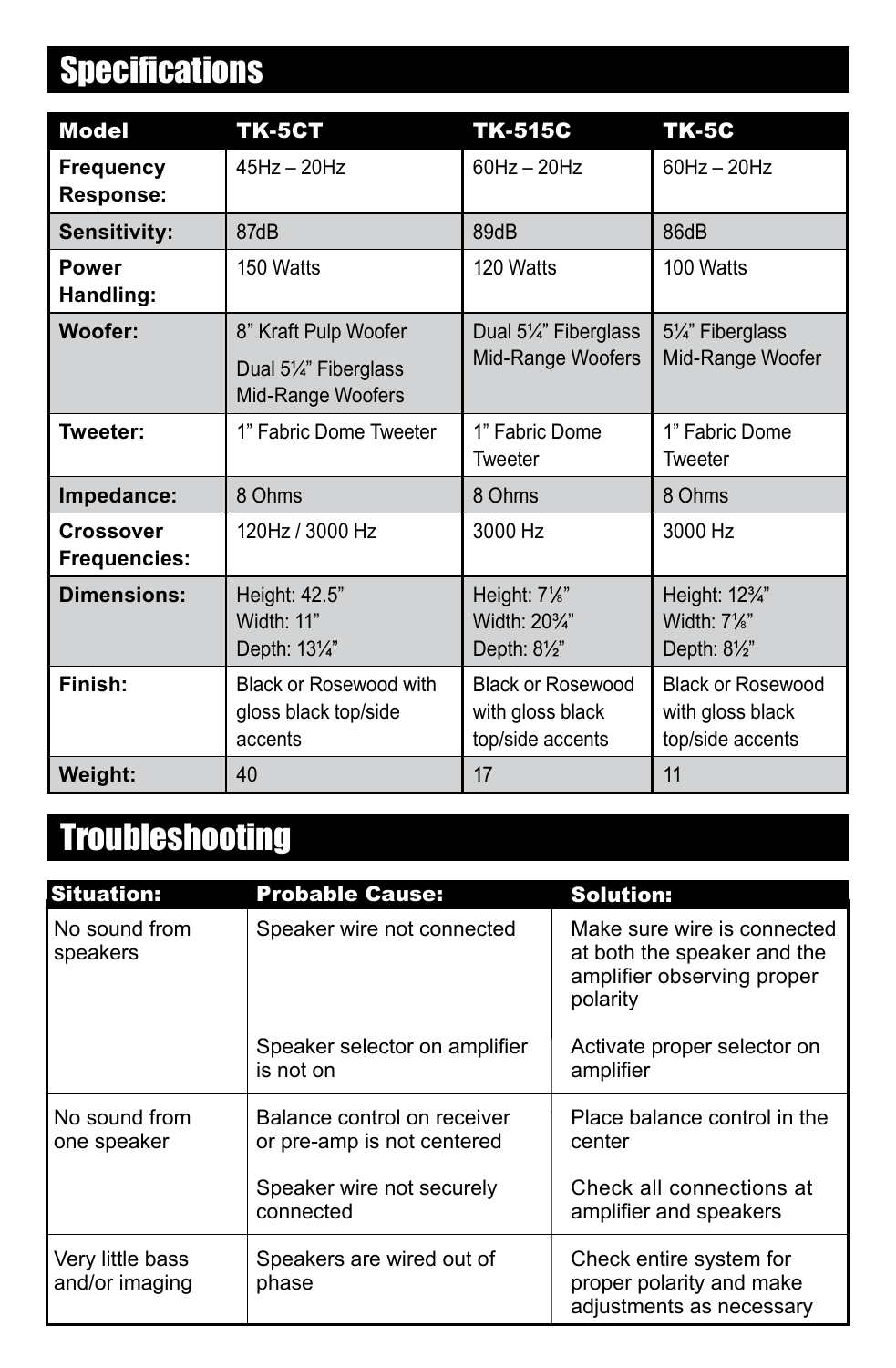## **Warranty**

Your RBH Sound TK Freestanding Speakers are covered by a limited warranty against defects in materials and workmanship for a period of 5 years from the original date of purchase. This warranty is provided by the authorized RBH Sound dealer where the speaker was purchased. Warranty repair will be performed only when your purchase receipt is presented as proof of ownership and date of purchase. Defective parts will be repaired or replaced without charge by your dealer's store or the location designated by your dealer authorized to service RBH Sound products. Charges for unauthorized service and transportation cost are not reimbursable under this warranty. This warranty becomes void if the product has been damaged by alteration, misuse or neglect. The warrantor assumes no liability for property damage or any other incidental or consequential damage whatsoever which may result from the failure of this product. Any and all warranties of merchantability and fitness implied by law are limited to the duration of this express warranty. Some states do not allow limitations on how long an implied warranty lasts, so the above limitations may not apply to you. Some states do not allow the exclusion or limitation of incidental or consequential damages, so the above limitation or exclusion may not apply to you.